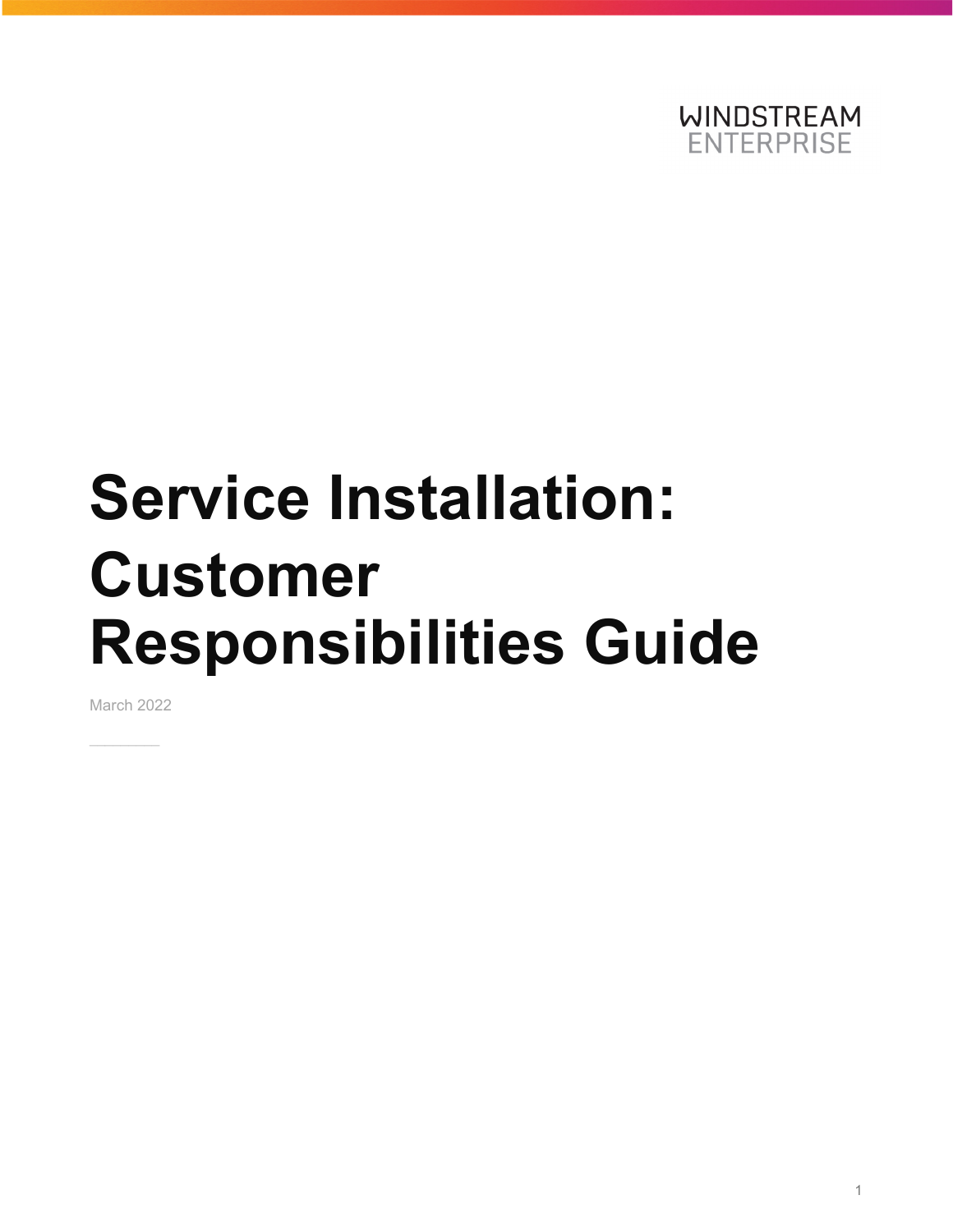

# **Table of contents**

| Your responsibilities for service installation     | 3              |
|----------------------------------------------------|----------------|
| General responsibilities for all solutions         | 3              |
| <b>Project Management team</b>                     | 3              |
| <b>LAN</b>                                         | 3              |
| <b>WAN</b>                                         | 3              |
| Service-specific responsibilities                  | 4              |
| <b>Software Defined Wide Area Network (SD-WAN)</b> | $\overline{4}$ |
| <b>Managed Network Security (MNS)</b>              | $\overline{4}$ |
| <b>XCaaS (General)</b>                             | 5              |
| OfficeSuite UC®                                    | 6              |
| <b>XCaaS (Avaya)</b>                               | 6              |
| <b>Professional Services</b>                       | 6              |
| <b>Additional resources</b>                        | 6              |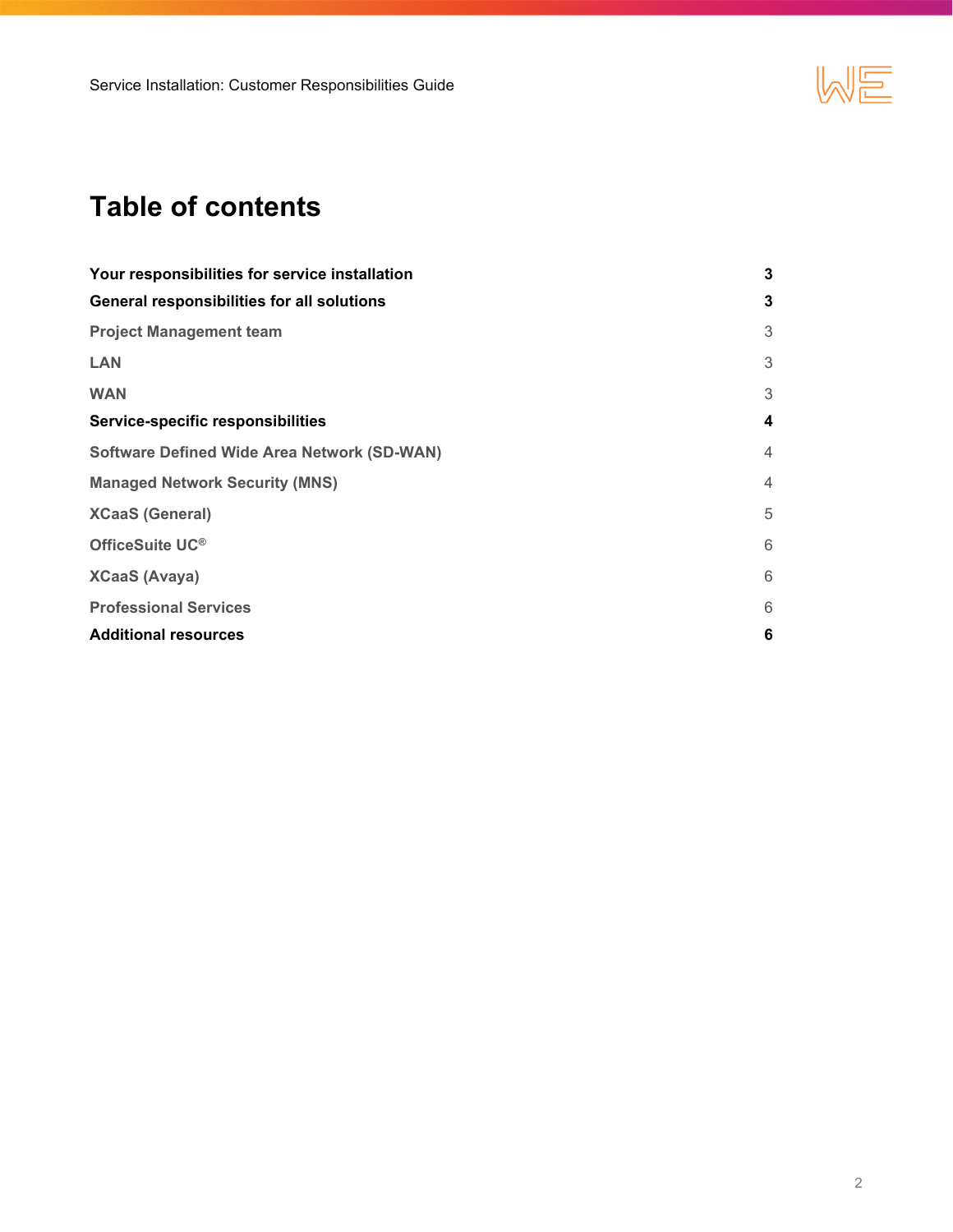

# <span id="page-2-0"></span>**Your responsibilities for service installation**

To ensure a successful service implementation, we will partner with and guide you every step of the way. To get started, please review and confirm that your organization can support the following elements for the pending installation. If any of the items outlined below will be challenging to fulfil throughout the duration of the project, Windstream Enterprise may be able to provide additional resources via our Professional Services team.

# **General responsibilities for all solutions**

#### **Project Management team**

- Identify implementation team members, including your:
	- Project manager
	- Technical site contact for each location
	- Subject matter expert(s), as required
	- One or more security contacts that are authorized to make firewall policy change requests, as required
	- Technical resource for each test and turn up
	- Operations contact(s)
	- Billing contact(s)
	- Scope change management contact(s)
- + Provide project timing constraints for the development of the implementation plan (i.e., holidays, after hours, blackout dates, contractual commitments and implementation resources)
- + Supply all configuration and programming information in the Windstream Enterprise format
- + Prepare to be an active participant in the collection of information and complete implementation process
- + Provide a change control window for maintenance

#### **LAN**

- + Confirm information for each location to is up to date
- + Provide location, space, power, lighting and environment suitable for Windstream Enterprise managed devices
- + Provide inside wiring, extensions and cross-connections, as needed
- + Provide information about the hand-off to Windstream Enterprise managed devices:
	- Physical media and ports
	- Layer 2 specification for VLANs
	- Layer 3 protocol details and IP subnets addressing (public/private)
		- DHCP details (provided by you and Windstream Enterprise)
	- DNS details (i.e., provider, target IP, etc.)
	- Connectivity and access through customer-managed LAN environments
- Disable SIP ALG (typically fixed wireless or modem)

#### **WAN**

- + Provide circuit details (contracted bandwidth, provider, and hand-off details).
- + Perform test and turn up of circuit from carrier prior to implementation of Windstream Enterprise services to ensure connection is functional.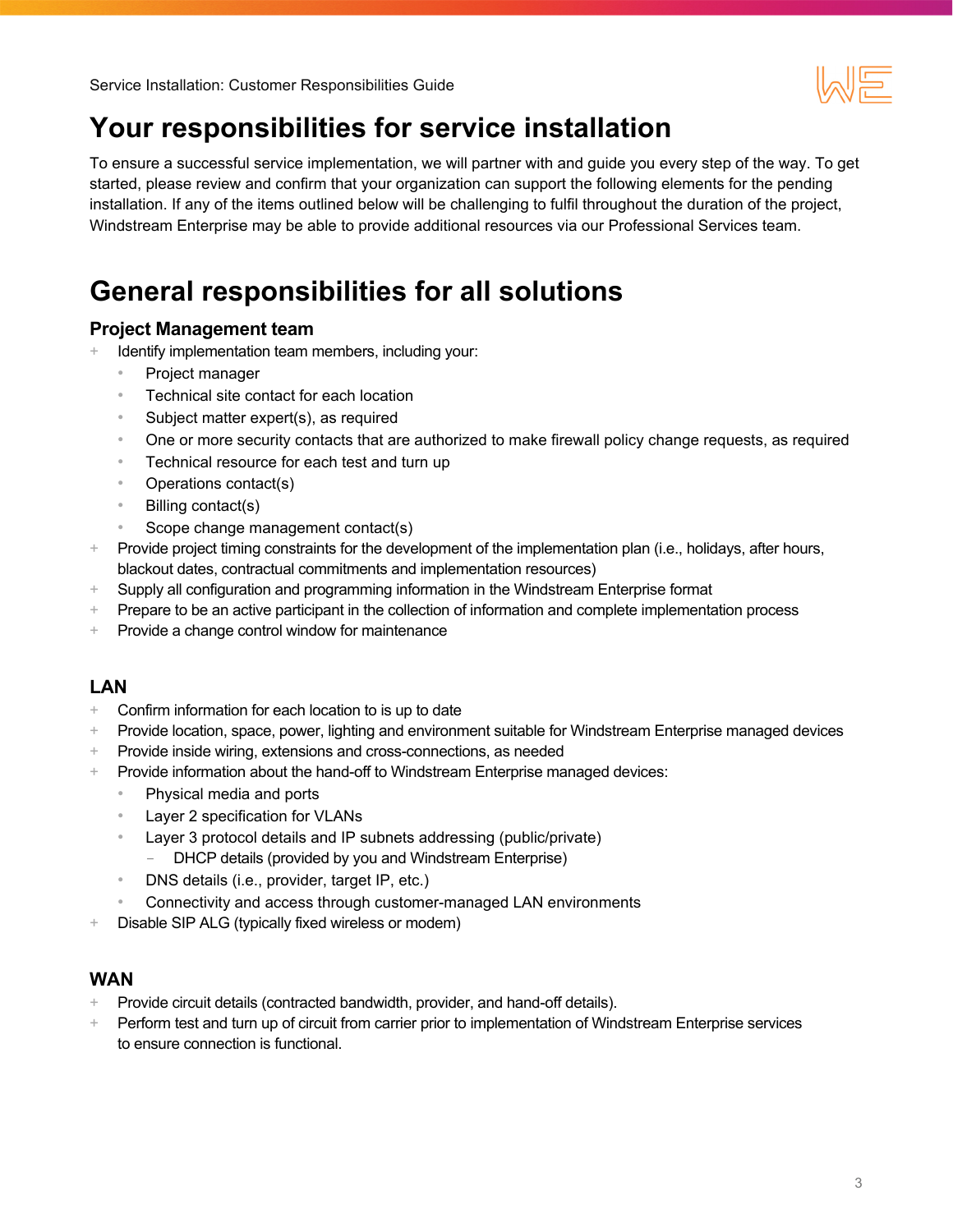

## <span id="page-3-0"></span>**Service-specific responsibilities**

### **Software Defined Wide Area Network (SD-WAN)**

- + Provide test and turn-up application policies:
	- Application name
	- Hosting location (i.e., premises, cloud, SaaS, etc.)
	- Match criteria details (i.e., source, destination or application group)
	- Action criteria details (i.e., priority, rate limit, dedicated path or steering)
- Provide remote VPN access details:
	- Protocol (IPsec/SSL)
	- User authentication server details:
		- Type (i.e., local, LDAP, etc.)
		- Target (i.e., IP address, port and distinguished name)
- Confirm NAT or PAT policies, as needed

#### **Managed Network Security (MNS)**

- Ensure your technical resource attends pre-deployment planning calls to answer questions regarding your networking and security requirements, including:
	- Existing network topology, including existing firewalls and IP addressing
	- Internet outbound/inbound traffic filtering policies
	- Confirm NAT or PAT policies, as needed
	- DMZ (demilitarized zone) sub-network requirements
	- Web and application filtering
	- Site-to-site VPN configuration details
	- Remote access VPN and user authentication requirements (e.g., active directory integration)
	- Convert any existing firewall configurations to practical firewall rules/security policies
- Provide estimated log volume and/or average events per second per device when threat monitoring is purchased with MNS Premium
- Review additional requirements for MNS customer premises equipment (CPE) and Virtual Network Function (VNF):
	- Provide LAN ports for trusted MNS firewall (e.g., FortiGate) interfaces
	- Obtain any permits, licenses or authorizations required to deploy MNS CPE
	- Allocate a secure location with sufficient connectivity, power, space and ventilation (e.g., locked room or cabinet)
	- Provide Windstream Enterprise field technician access to the location where the MNS CPE will be placed
	- Securely store and promptly provide MNS CPE (i.e., FortiGate devices) sent to your site for Windstream Enterprise field technician(s) during scheduled installation
	- Ensure the Windstream Enterprise Cyber Security Operations Center (CSOC) can remotely use SSH and HTTPS to securely access FortiGate firewalls and SNMPv3 (read-only) for polling and traps
	- Provide "Smart Hands" when needed to assist the CSOC in troubleshooting a service-disrupting event
- + Provide routable IP address and desired port for Syslog server when this external logging method is required, as needed
- + Use the WE Connect Firewall/MNS Dashboard for web filtering, application control and remote access VPN user management
- Present a private passcode to the CSOC for authentication when requesting a change to the MNS service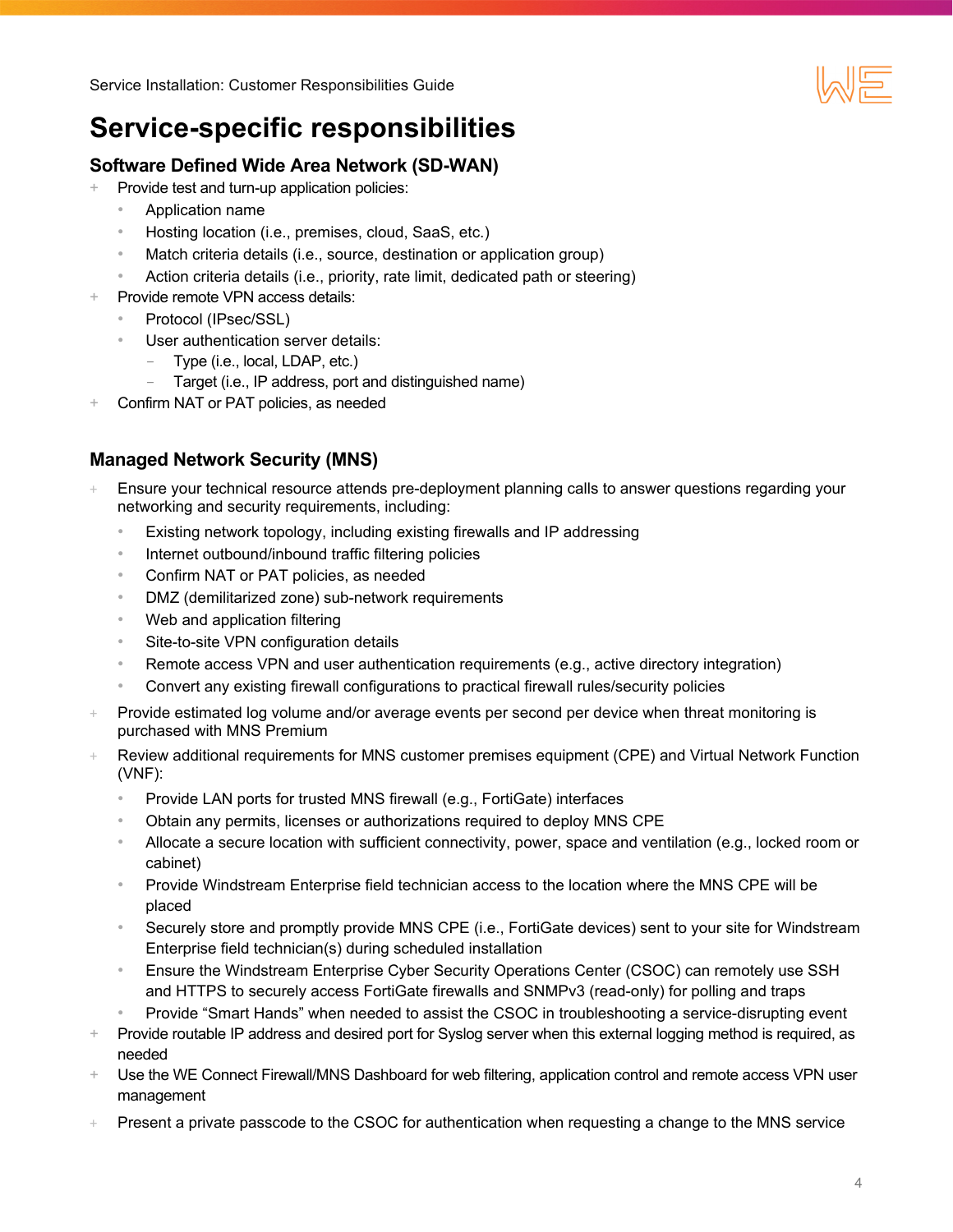<span id="page-4-0"></span>Service Installation: Customer Responsibilities Guide

- Notify CSOC at least 24 hours in advance of the following events:
	- Network or security architecture configuration changes that may impact the operation of the MNS service
	- Uncommon network traffic that could generate false alerts (e.g., unscheduled backups, an anticipated increase in legitimate inbound web traffic)
- + Install Fortinet Single Sign-On (FSSO) for active directory integration, as needed
- + Provide end-user remote access VPN client support for computers and mobile devices
	- Client software installation
	- End-user identification and authentication:
		- Maintain users' list and passwords
		- Configure and maintain any external authentication technologies, including, but not limited to, RADIUS, TACACS, Active Directory and Multi-factor Authentication (MFA) servers or cloud-based services

## **XCaaS (General)**

- Provide PoE switches or order power supplies for IP phones
- + Provide make, model and specs for any third-party devices
	- *Note: All devices must have been discussed in pre-sales conversations for proper integration into the Windstream Enterprise solution.*
- + Ensure each phone has a cable back to the switch
	- *Note: There can be no daisy chained phones.*
- + Ensure your switches have GigE to support any GigE phones
- + Provide the following information if you have unified communications (UC) solutions:
	- Locations broken down by users
	- Locations that will have hardware
	- Dial plan review
	- Remote/telework users/agents
- Provide the following information for all contact center agents:
	- Names of individual agents
	- Contact center supervisor information
	- Shift information for contact center staff
- + Identify contact center line of business owners:
	- Review contact center integrations
	- Provide detailed contact center call flows with documentation
	- Identify application ownership for points of integration
- + Provide secure location for delivery of onsite hardware (i.e., IP phones, gateways, etc.)
- + Tag the following devices, such as, but not limited to:
	- Door boxes
	- Overhead paging
	- Fax lines
	- Alarm lines
	- **Modems**
	- WAN devices
- + Confirm all numbers, including toll-free, for porting and directory listings, and provide the recent bill required for these numbers
- + Have at least 100 Kbps LAN/WAN bandwidth per call capacity per site for voice; more will be needed for additional functions
- + Confirm video conferencing recommended bandwidth: